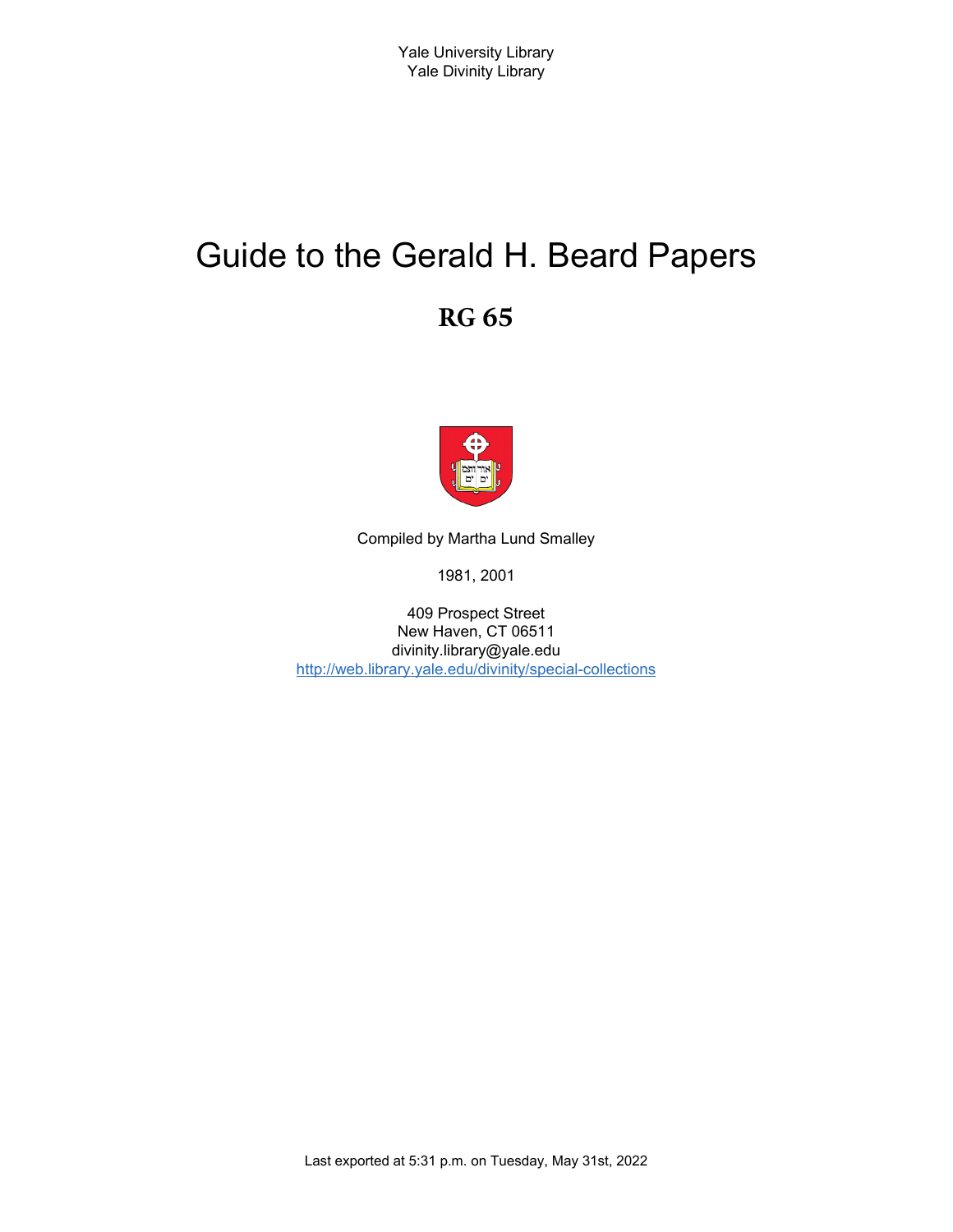# **Table of Contents**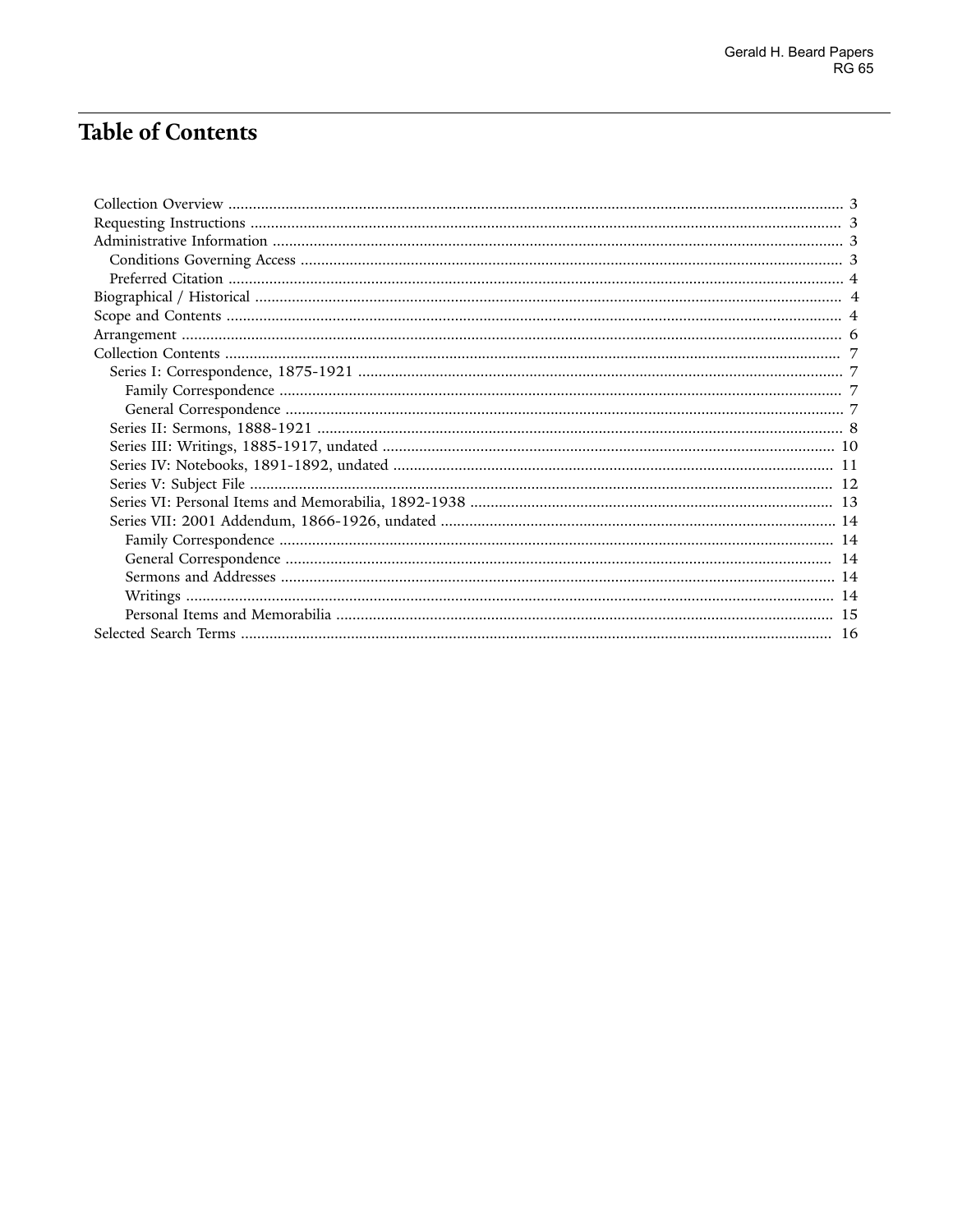## <span id="page-2-0"></span>**Collection Overview**

|                                                 | REPOSITORY: Yale Divinity Library<br>409 Prospect Street<br>New Haven, CT 06511<br>divinity.library@yale.edu<br>http://web.library.yale.edu/divinity/special-collections                                                                                                                                                                                                                                                                                                                                                                                                                                                                                                                                                                                                                                                                                                                                                                                |
|-------------------------------------------------|---------------------------------------------------------------------------------------------------------------------------------------------------------------------------------------------------------------------------------------------------------------------------------------------------------------------------------------------------------------------------------------------------------------------------------------------------------------------------------------------------------------------------------------------------------------------------------------------------------------------------------------------------------------------------------------------------------------------------------------------------------------------------------------------------------------------------------------------------------------------------------------------------------------------------------------------------------|
| CALL NUMBER: RG 65                              |                                                                                                                                                                                                                                                                                                                                                                                                                                                                                                                                                                                                                                                                                                                                                                                                                                                                                                                                                         |
|                                                 | CREATOR: Beard, Gerald Hamilton, 1862-1921                                                                                                                                                                                                                                                                                                                                                                                                                                                                                                                                                                                                                                                                                                                                                                                                                                                                                                              |
|                                                 | TITLE: Gerald H. Beard Papers                                                                                                                                                                                                                                                                                                                                                                                                                                                                                                                                                                                                                                                                                                                                                                                                                                                                                                                           |
|                                                 | DATES: 1866-1938                                                                                                                                                                                                                                                                                                                                                                                                                                                                                                                                                                                                                                                                                                                                                                                                                                                                                                                                        |
| PHYSICAL DESCRIPTION: 12 linear feet (28 boxes) |                                                                                                                                                                                                                                                                                                                                                                                                                                                                                                                                                                                                                                                                                                                                                                                                                                                                                                                                                         |
| LANGUAGE: English                               |                                                                                                                                                                                                                                                                                                                                                                                                                                                                                                                                                                                                                                                                                                                                                                                                                                                                                                                                                         |
|                                                 | SUMMARY: Gerald Hamilton Beard was born in Hammersmith, England in 1862. He received<br>the B.A., B.D. and Ph.D. degrees from Yale. He was a Congregational clergyman<br>with pastorates in Norwalk and Bridgeport, Connecticut and Burlington, Vermont<br>during the years 1892-1921. He was an Alumni Lecturer at Yale Divinity School in<br>1910. He died in 1921. Of particular interest in the collection is the fairly complete<br>file of sermons and addresses delivered during the period 1888-1921. These<br>sermons, in conjunction with Beard's extensive subject file, provide a valuable<br>record of the style and content of preaching of a successful Congregational minister<br>during a time of liberal resurgence in American Protestantism. The sermons<br>address the urban problems of the Gilded Age. With the onset of the First World<br>War, Beard participated in the prevailing surge of patriotism bolstered by theology. |
|                                                 | ONLINE FINDING AID: To cite or bookmark this finding aid, please use the following link: https://<br>hdl.handle.net/10079/fa/divinity.065                                                                                                                                                                                                                                                                                                                                                                                                                                                                                                                                                                                                                                                                                                                                                                                                               |

# <span id="page-2-1"></span>**Requesting Instructions**

To request items from this collection for use on site, please use the request links in the HTML version of this finding aid, available at [https://hdl.handle.net/10079/fa/divinity.065.](https://hdl.handle.net/10079/fa/divinity.065)

Key to the container abbreviations used in the PDF finding aid:

- b. box<br>f. fold
- folder

# <span id="page-2-2"></span>**Administrative Information**

## <span id="page-2-3"></span>**Conditions Governing Access**

The materials are open for research.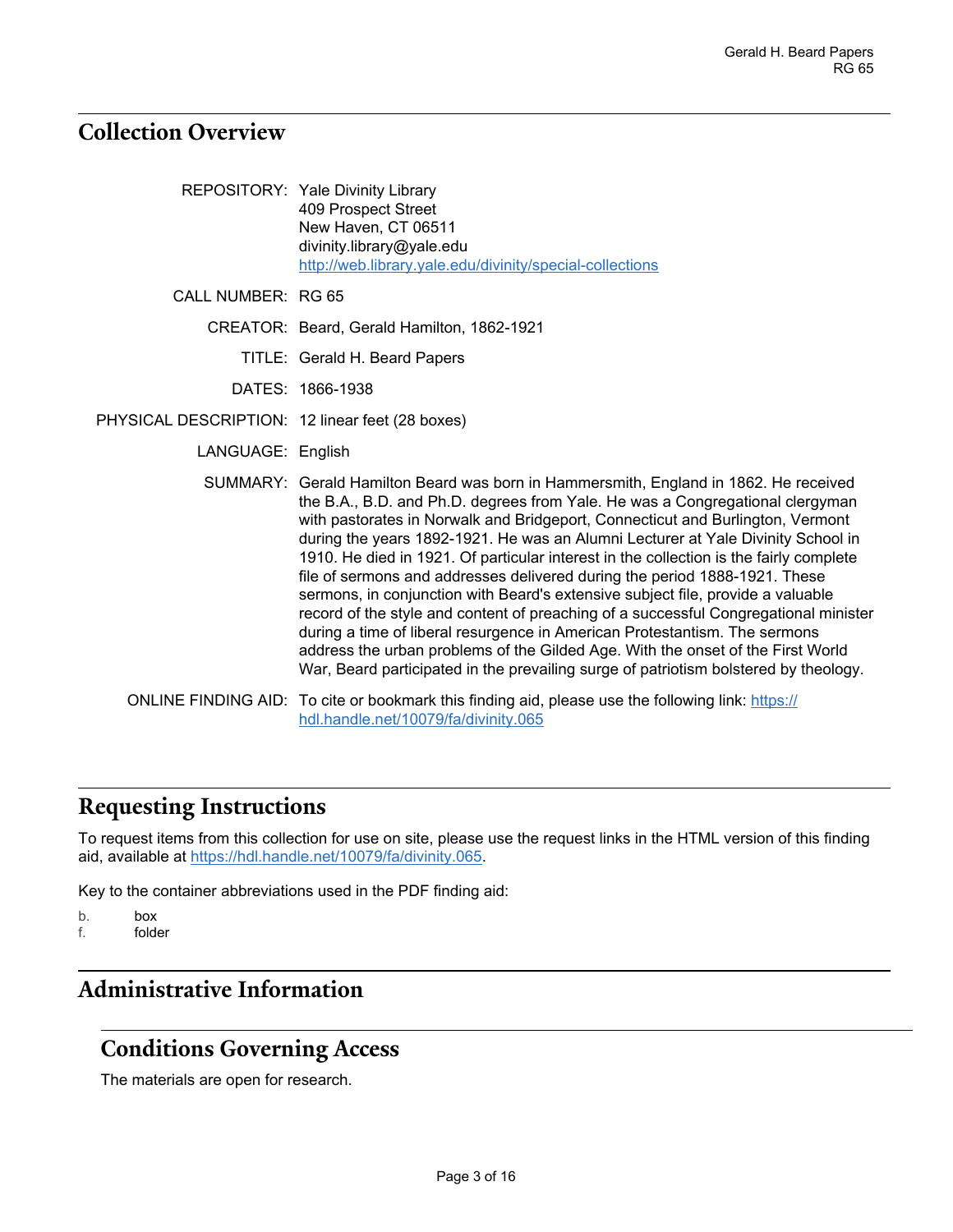## <span id="page-3-0"></span>**Preferred Citation**

Gerald H. Beard Papers (RG 65), Special Collections, Yale Divinity School Library.

<span id="page-3-1"></span>

| <b>Biographical / Historical</b> |                                                                                                |  |  |
|----------------------------------|------------------------------------------------------------------------------------------------|--|--|
| Date                             | Event                                                                                          |  |  |
| 1862                             | ○ Born in Hammersmith, England                                                                 |  |  |
| 1877-1884                        | $\circ$ In stationery business with his brother                                                |  |  |
| 1887                             | ○B.A., Yale; was elected to Phi Beta Kappa and was member of Pundit Club                       |  |  |
| 1890                             | $\circ$ B.D., Yale; received John Addison Porter prize and Dwight fellowship                   |  |  |
| 1892                             | ⊙Ph.D., Yale                                                                                   |  |  |
| 1892                             | $\circ$ Married to Mary Keyes of Minneapolis, who became the mother of his four daughters      |  |  |
| 1892                             | $\circ$ Ordained; took up first pastorate at First Congregational Church, Norwalk, Connecticut |  |  |
| 1900-1904                        | ○ Pastor of College Street Congregational Church, Burlington, Vermont                          |  |  |
| 1904-1921                        | ○ Pastor of Park Street Congregational Church, Bridgeport, Connecticut                         |  |  |
| 1910                             | ○ Alumni lecturer, Yale Divinity School                                                        |  |  |
| 1921                             | $\circ$ Retired to New Hampshire with family, due to ill health. Died October 10.              |  |  |

## <span id="page-3-2"></span>**Scope and Contents**

Of most interest in the collection is the fairly complete file of sermons and addresses delivered during the period 1888 to 1921. These sermons, in conjunction with Beard's extensive subject file, provide a valuable record of the style and content of preaching of a successful Congregational minister during a time of liberal resurgence in American Protestantism. Beard came to the ministry from a brilliant undergraduate and graduate career at Yale. He was well equipped to grapple with the intellectual challenges facing liberal theologians of his times, such as historical criticism of the Bible, evolution, and the relationship between science and religion. During his seventeen years of ministry in Bridgeport, Connecticut, Beard was brought face to face with the urban problems of the Gilded Age. His sermons express concern with the issues of temperance, vice, housing and education. With the onset of the First World War, Beard participated in the prevailing surge of patriotism bolstered by theology. Regardless of the topic he addressed, Beard's views were informed by the spirit of confidence and hope typical of a pre-War civilization in which the ideals and patterns of American life were nearly equated with those of American Protestantism.

The first six folders in Series I, Correspondence, contain letters to and from family members. The small amount of General Correspondence which follows reflects Beard's interests in church affairs, reform, and relief. Several letters relate to the transfer of church membership. Beard wrote an article about the conditions of church membership which was responded to by various individuals, including Timothy Dwight and George B. Stevens of Yale. Other letters relate to the Knights of King Arthur boys club format which Beard was considering for his church. There are also letters of opinion written by Beard to President Woodrow Wilson, and a Senator, and letters stemming from Beard's service as chairman of the local branch of the American Committee for Armenian and Syrian Relief.

There are nearly 1,000 sermons and addresses in Series II. They vary in format from complete typescripts to fragmentary holograph notes to published newspaper accounts. In a few cases only the title page of a sermon exists, with an indication that the body of the sermon was destroyed. The majority of the sermons are in one numerical sequence dating from 1892 to 1921. This sequence is preceded by seven early sermons which are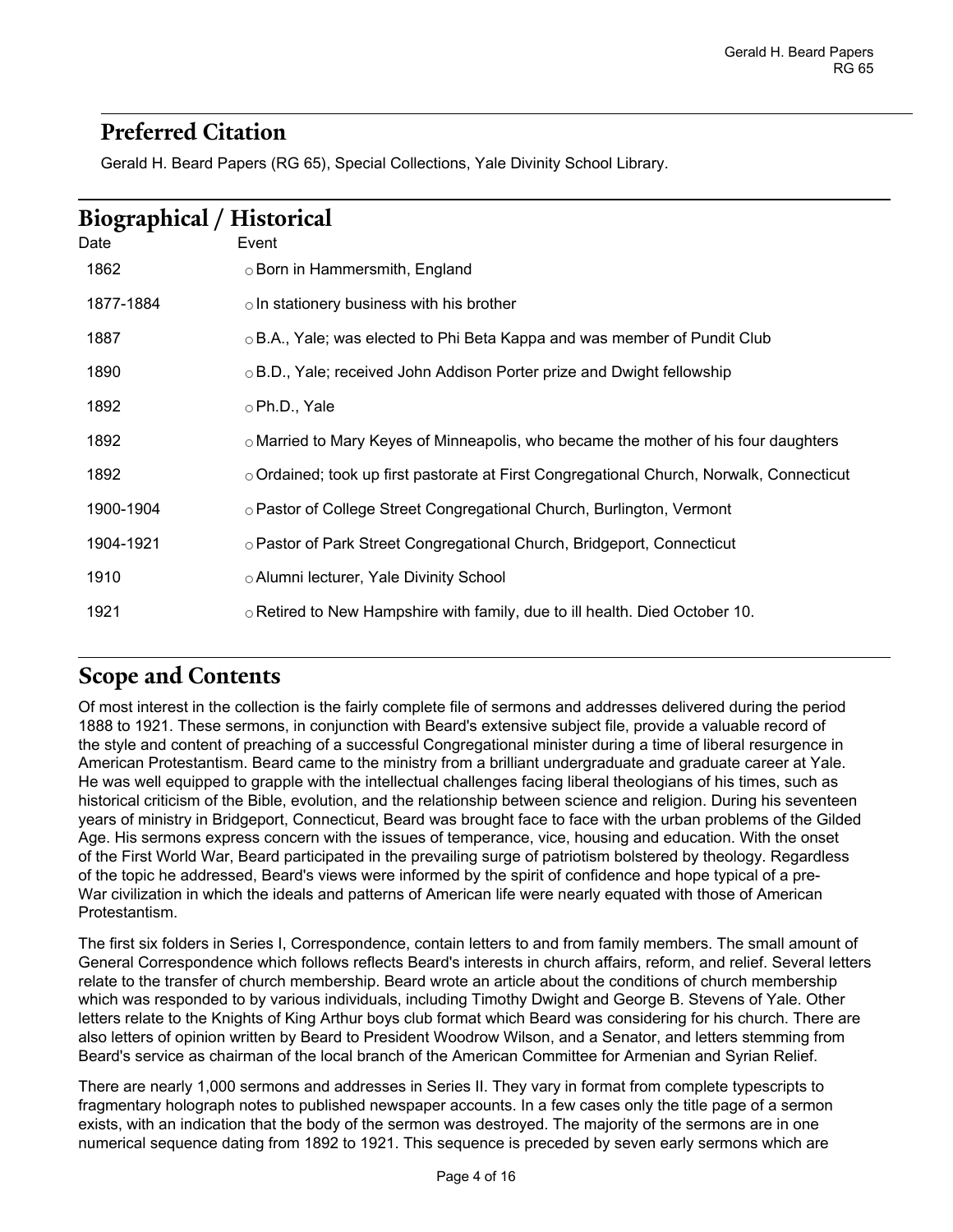designated by letter. Following the numerical sequence are several unnumbered sermons, sermon fragments,and one folder of undated children's sermons.

The sermons are not listed individually by title. The following list of titles will serve to suggest the range of topics covered:

"Are Both God and the Earthquake Possible?" "Real Results of Prayer" "Personal Character and Public Office" "The Fight Against Tuberculosis" "Theodore Roosevelt -- President" "The Influence of the Well Housed Home" "Sunday Laws: Their Use and Abuse" "Our Duty as American Citizens" "Tennyson's Religious Influence" "Joining the Color for Christ" "The Christian Duty of Fighting" "The Vaudeville Stage in Bridgeport" "The Great Armenian Tragedy" "Darwin, Evolution and Christianilv" "A Working Creed About Miracles" "The Strength of the Purified Life" "A Christian Civilization" "The Christian Gentleman" "Christian Missions and International Peace" "Mrs. Eddy and Christian Science" "Total Abstinence in the Light of the Law of Love" "Christianity and the Licensed Liquor Saloon" "Bridgeport and the Kindergarten Education" "The Self-Complacencies of Orthodoxy" "The Christianization of America" "The Biblical Documents -- Are They Trustworthy?" "Is the Bible Inspired? Is it Authoritative? Is it Useful?"

The writings of Series III are largely undated. The major works are "The History of the Catholic English and of the American Revised Version of the Bible", which won second prize in the Gould Prize Essay contest in 1905, and a long unpublished treatise entitled "The Religion of a Man." Topics which Beard touched on in sermons are developed more extensively in essays included in this Series, such as "The Christian Redemption in the Light of Evolutionary Philosophy" and "Woodrow Wilson, Robert Lansing, and Some Ideals Worth Fighting For."

The Notebooks of Series IV primarily date from Beard's graduate student days at Yale. They are of interest for their record of the content of courses taught at Yale in the early 1890s in the subject areas of philosophy, theology and Bible.

Throughout his career, Beard maintained the practice of collecting newspaper and magazine articles, poems, programs, and other ephemera for use in writing sermons. Series V, the subject file which he created, is arranged alphabetically by topic. Materials were stored in manilla envelopes, with topics listed, usually not in exact alphabetical order.

The following topics from the "H" envelopes will serve to suggest the variety of materials collected by Beard:

Honesty Hell Home **Health** Hopelessness Heroism Home and School **Heredity**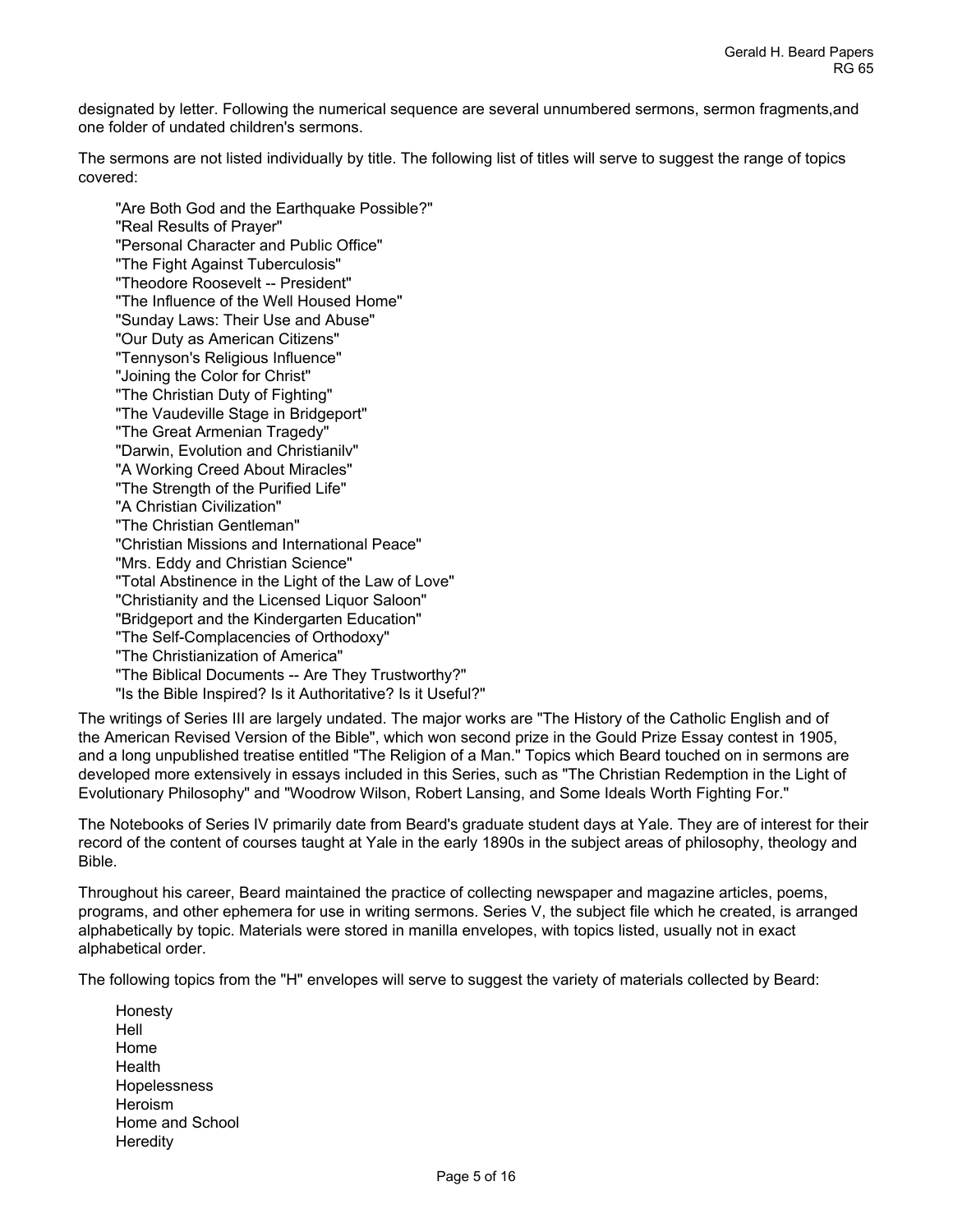**Hospitality** Heaven Holmes, O.W. **Hewing** Home Education **Healing** Holy Ghost Hadley, President House of Lords Harrison, President Howe, Julia Ward Halloween **Horticulture** Harper, W.R. Hymns Haynes Hypocrisy Hay, John Hyde, George Happiness Hypnotism Hall family Higher Criticism Hammurabi Hindu books **Habit** Hill, E.J. Hartford Seminary High School **Hawley** History Havergal Humor Hungarian work Human touch Hughes Hudson-Fulton Celebration Huxley Heresy

Series VI, Personal Items and Memorabilia, includes the invitation to Beard's wedding in 1892, a few notes recording events on the days preceding Beard's death, "Our Church Record for 1900" (annual report of the Pastor of College Street Congregational Church, Burlington, VT, 1901), "The Story of a Church" (history of Park Street Congregational Church) by J. S. Wooster, and a notebook of Esther Sophia Deers given to Louise Beard.

Series VII consists of an addendum added in August 2001, which contains correspondence, sermons, writings, and personal items and memorabilia.

#### <span id="page-5-0"></span>**Arrangement**

I. Correspondence, 1875-1921 II. Sermons and Addresses, 1888-1921 III. Writings, 1885-1917, undated IV. Notebooks, 1891-1892, undated V. Subject File VI. Personal Items and Memorabilia, 1892-1938 VII. 2001 Addendum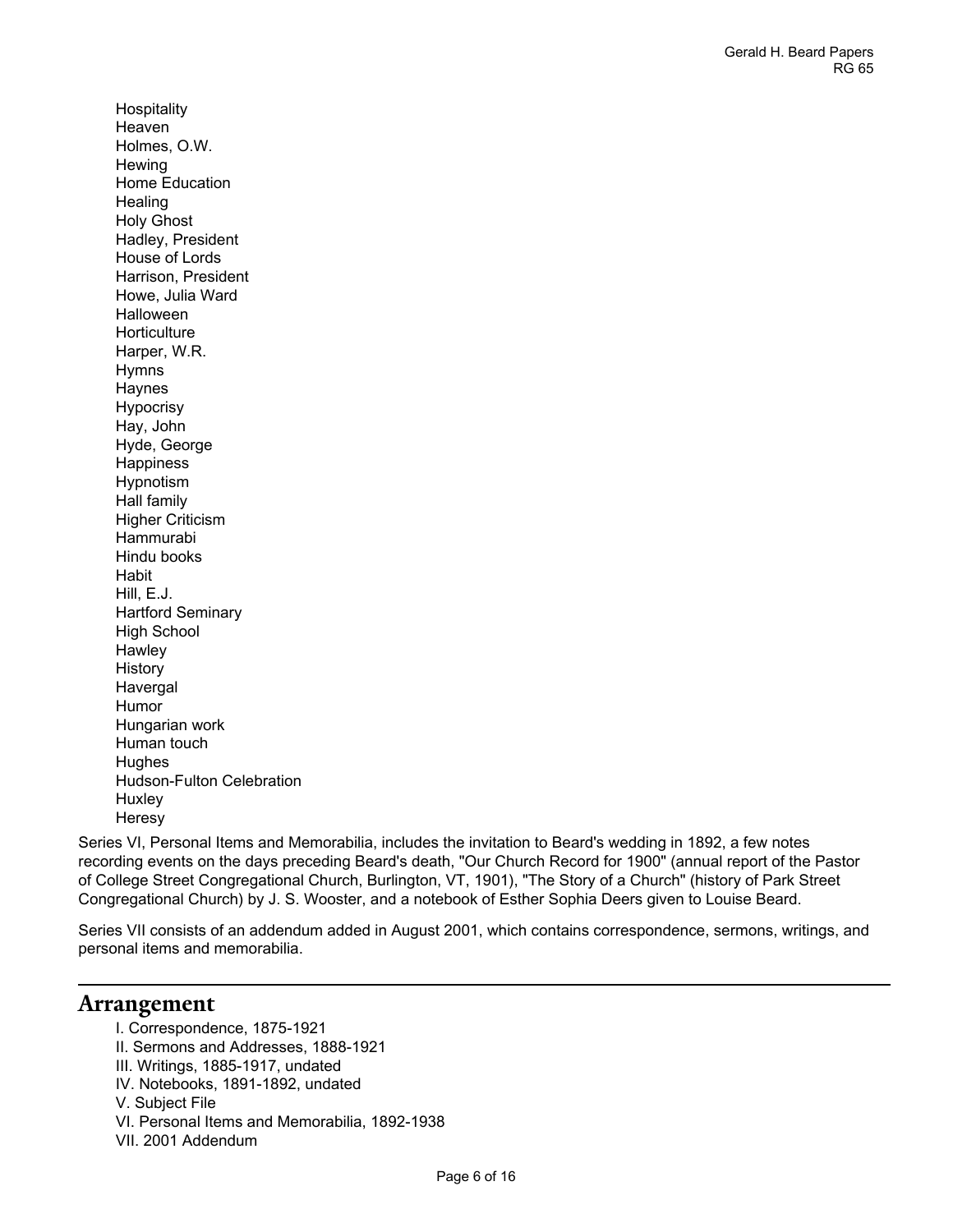## <span id="page-6-1"></span><span id="page-6-0"></span>**Collection Contents Series I: Correspondence, 1875-1921**

# <span id="page-6-3"></span><span id="page-6-2"></span>Family Correspondence b. 1, f. 1 To Gerald from his mother 1884-1891 b. 1, f. 2 From Gerald and Mary to his mother 1888-1902 b. 1, f. 3 To Gerald from wife, Mary 1890-1892, 1907, undated b. 1, f. 4 **From Gerald to wife, Mary 1900-1901, 1920, 1920, 1920, 1920, 1920, 1920, 1920** undated b. 1, f. 5 To Gerald and Mary from daughters 1921, undated 1921, undated b. 1, f. 6 To Gerald from siblings; From Gerald to sister-in-law 1875-1908 General Correspondence b. 1, f. 7 A-D b. 1, f. 8 G-M b. 1, f. 9 P-W; correspondents identified only by first names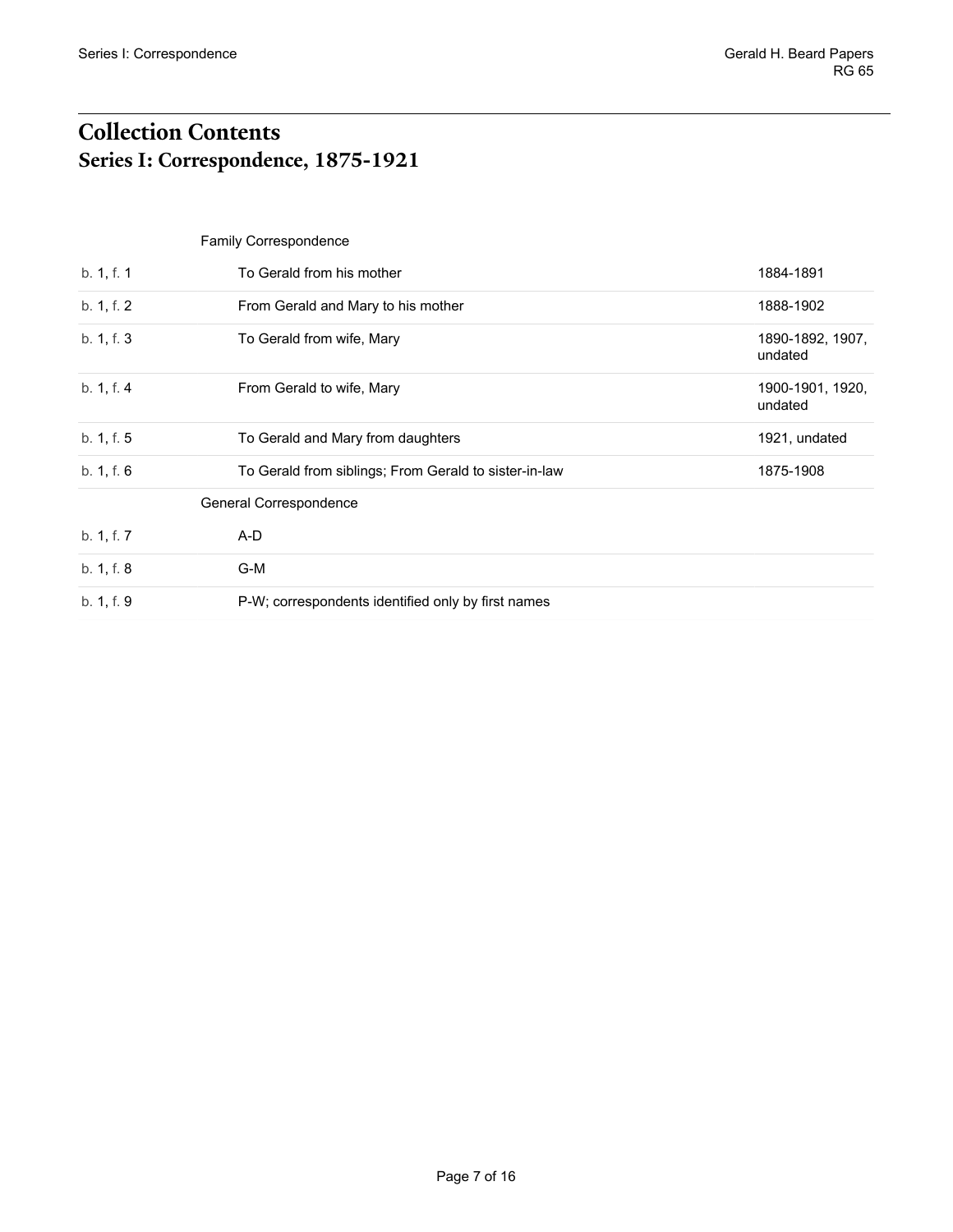## <span id="page-7-0"></span>**Series II: Sermons, 1888-1921**

| b. 1, f. 10       | #A, B                                   | 1888 June                         |
|-------------------|-----------------------------------------|-----------------------------------|
| b. 1, f. 11       | #D, G                                   | 1888 July                         |
| b. 1, f. 12       | #J, K                                   | 1888 August,<br>September         |
| b. 1, f. 13       | #L                                      | 1888 March                        |
| b. 1, f. 14       | #2, 7, 8                                | 1892 October-<br>November         |
| b. 1, f. 15       | #10, 12, 13                             | 1892 December -<br>1893 April     |
| b. 2, f. 16-28    | #16-120 (37 sermons)                    | 1893 January -<br>1894 July       |
| b. 3, f. 29-40    | #121-196 (35 sermons)                   | 1894 September -<br>1896 January  |
| b. 4, f. 41-51    | #198-248 (37 sermons)                   | 1896 January -<br>1897 May        |
| b. 5, f. 52-63    | #249-312 (59 sermons)                   | 1897 May - 1898<br>December       |
| b. 6, f. 63-79    | #313-400 (81 sermons)                   | 1898 December -<br>1900 February  |
| b. 7, f. 80-97    | #401-551 (90 sermons)                   | 1900 March -<br>1904 April        |
| b. 8, f. 98-114   | #600-683 (85 sermons)                   | 1906 October -<br>1908 November   |
| b. 9, f. 115-131  | #684-768 (85 sermons)                   | 1908 December -<br>1910 July      |
| b. 10, f. 132-146 | #769-841 (75 sermons)                   | 1910 September -<br>1911 December |
|                   | b. 11, f. 147-161 #842-914 (74 sermons) | 1912 January -<br>1913 May        |
| b. 12, f. 162-179 | #915-1004 (91 sermons)                  | 1913 May - 1914<br>December       |
| b. 13, f. 180-197 | #1004-1095 (91 sermons)                 | 1915 January -<br>1916 October    |
| b. 14, f. 198-214 | #1096-1178 (85 sermons)                 | 1916 October -<br>1918 April      |
| b. 15, f. 215-222 | #1179-1339 (45 sermons)                 | 1918 April - 1921<br>June         |
| b. 15, f. 223     | Unnumbered sermons and sermon fragments | 1893-1897                         |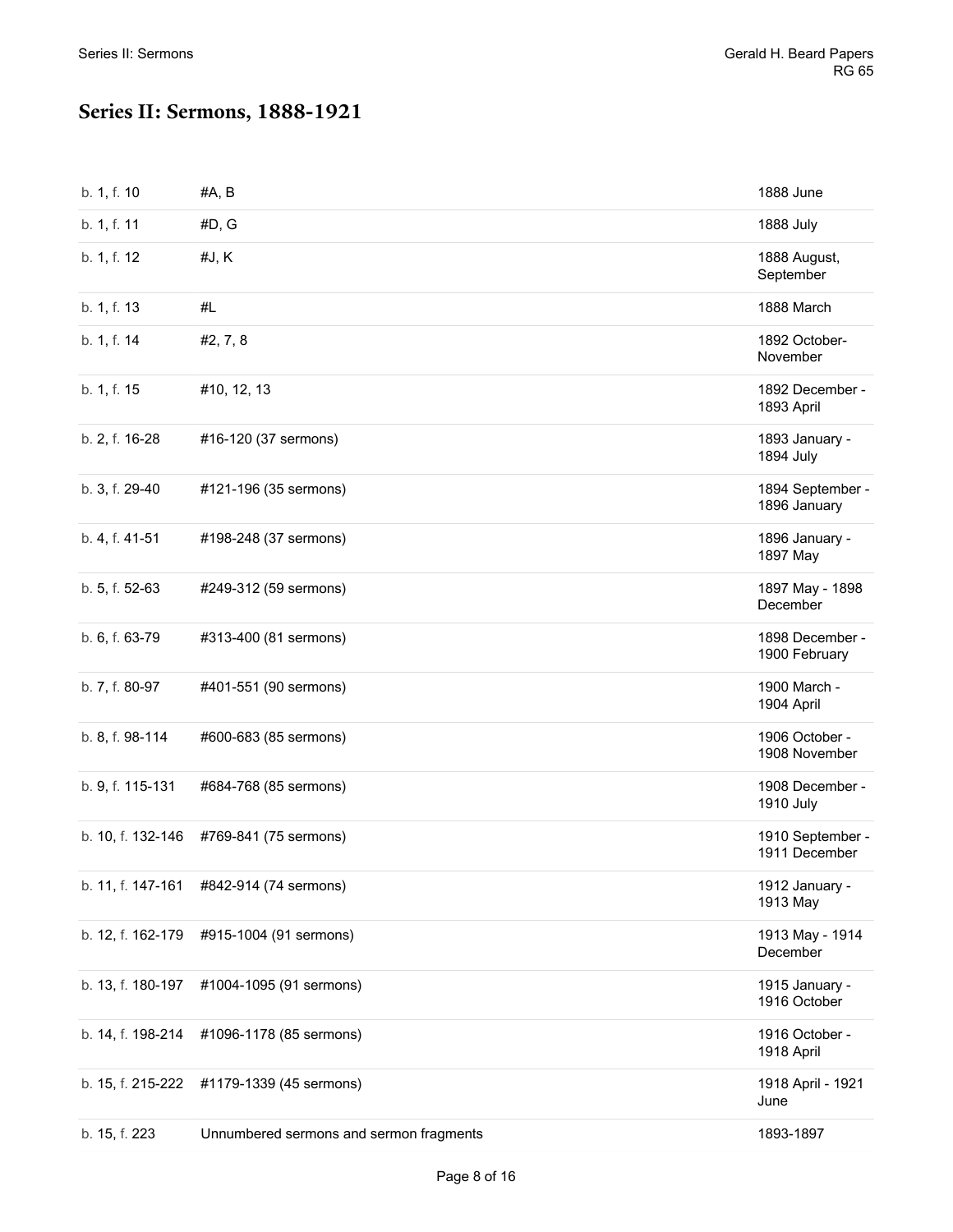| b. 15, f. 224 | Unnumbered sermons and sermon fragments | 1906, 1918, 1919,<br>undated |
|---------------|-----------------------------------------|------------------------------|
| b. 15, f. 225 | Unnumbered sermons and sermon fragments | undated                      |
| b. 15, f. 226 | Children's sermons                      | undated                      |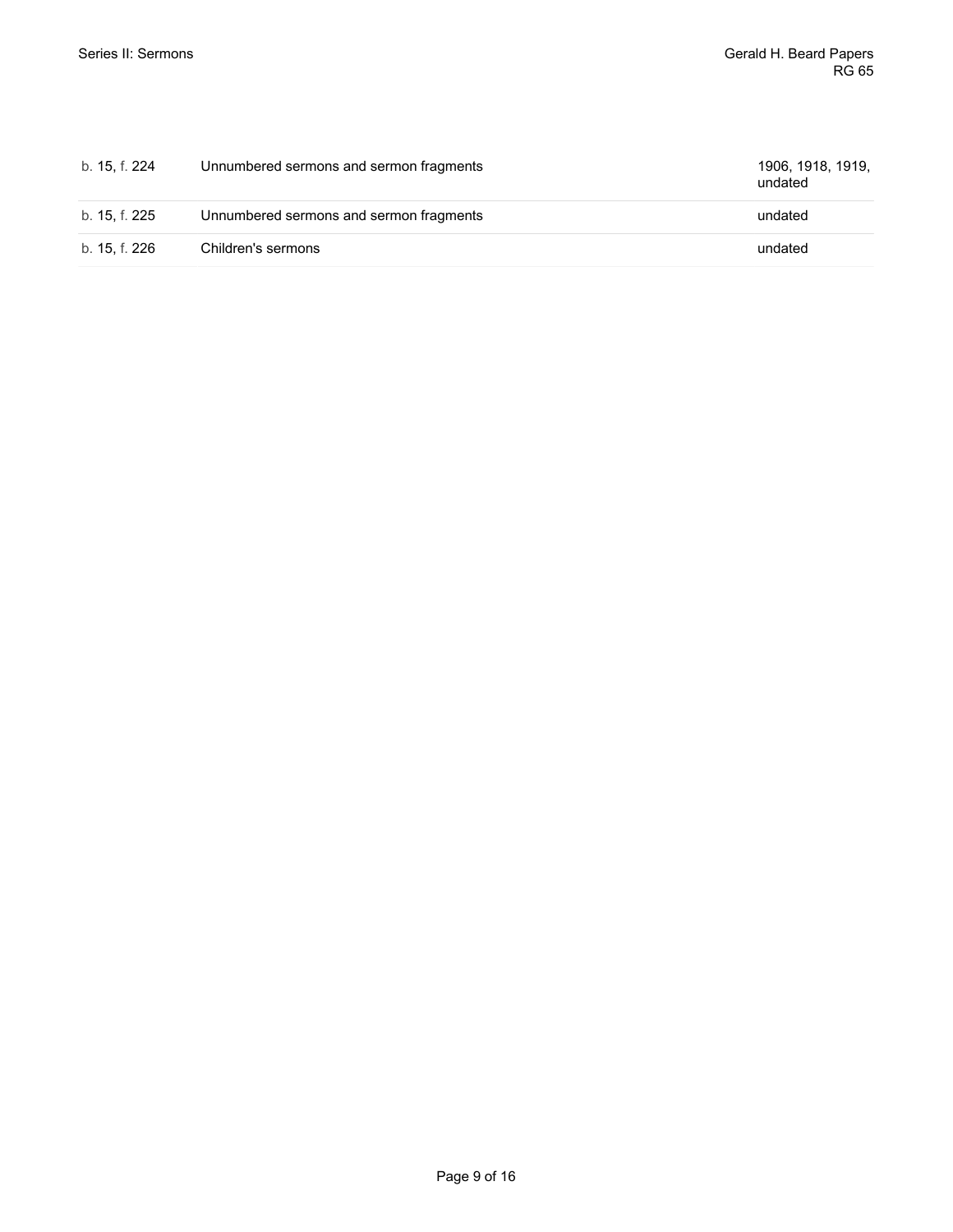# <span id="page-9-0"></span>**Series III: Writings, 1885-1917, undated**

| b. 16, f. 227     | "The Religion of Chaucer"                                                                                                | 1885    |
|-------------------|--------------------------------------------------------------------------------------------------------------------------|---------|
| b. 16             | "Statement of Personal Experience and Theological Belief"                                                                | 1892    |
| b. 16             | "Conditions of Church Membership"                                                                                        | 1899    |
| b. 16, f. 228     | The History of the Catholic English and of the American Revised Version of the Bible --<br>Gould Prize Essay (published) | 1905    |
| b. 16, f. 229-233 | Notes for Gould Prize Essay                                                                                              | 1905    |
| b. 16, f. 234     | "A Gladsome Responsibility"                                                                                              | 1917    |
| b. 16, f. 235     | "Evangelism"                                                                                                             | undated |
| b. 16             | "Humans and Simians"                                                                                                     | undated |
| b. 16             | "Tennyson's Analytical Power" "Woodrow Wilson, Robert Lansing, and Some Ideals<br>Worth Fighting For"                    | undated |
|                   | "The Religion of a Man"                                                                                                  |         |
| b. 16, f. 236     | Pages 1 - 104                                                                                                            | undated |
| b. 17, f. 237     | Pages 105-221                                                                                                            | undated |
| b. 17, f. 238     | Pages 2-24, 36-116 (with annotation)                                                                                     | undated |
| b. 17, f. 239     | Pages 117-137, 153-221 (with annotation)                                                                                 | undated |
| b. 17, f. 240     | Notes for "The Doctrine of the Grace of God"                                                                             | undated |
| b. 17, f. 241     | "The Doctrine of the Incarnation in the Light of the Modern Philosophical Conception of<br>God and the Human Soul"       | undated |
| b. 17, f. 242     | "The Religious Value of a Christian Philosophy of the Immanence of God"                                                  | undated |
| b. 17, f. 243     | "The Christian Redemption in the Light of Evolutionary Philosophy"                                                       | undated |
| b. 17, f. 244     | Untitled manuscript pp. 2-61                                                                                             | undated |
| b. 17, f. 245     | Manuscript fragment                                                                                                      | undated |
| b. 17, f. 246     | Manuscript fragment                                                                                                      | undated |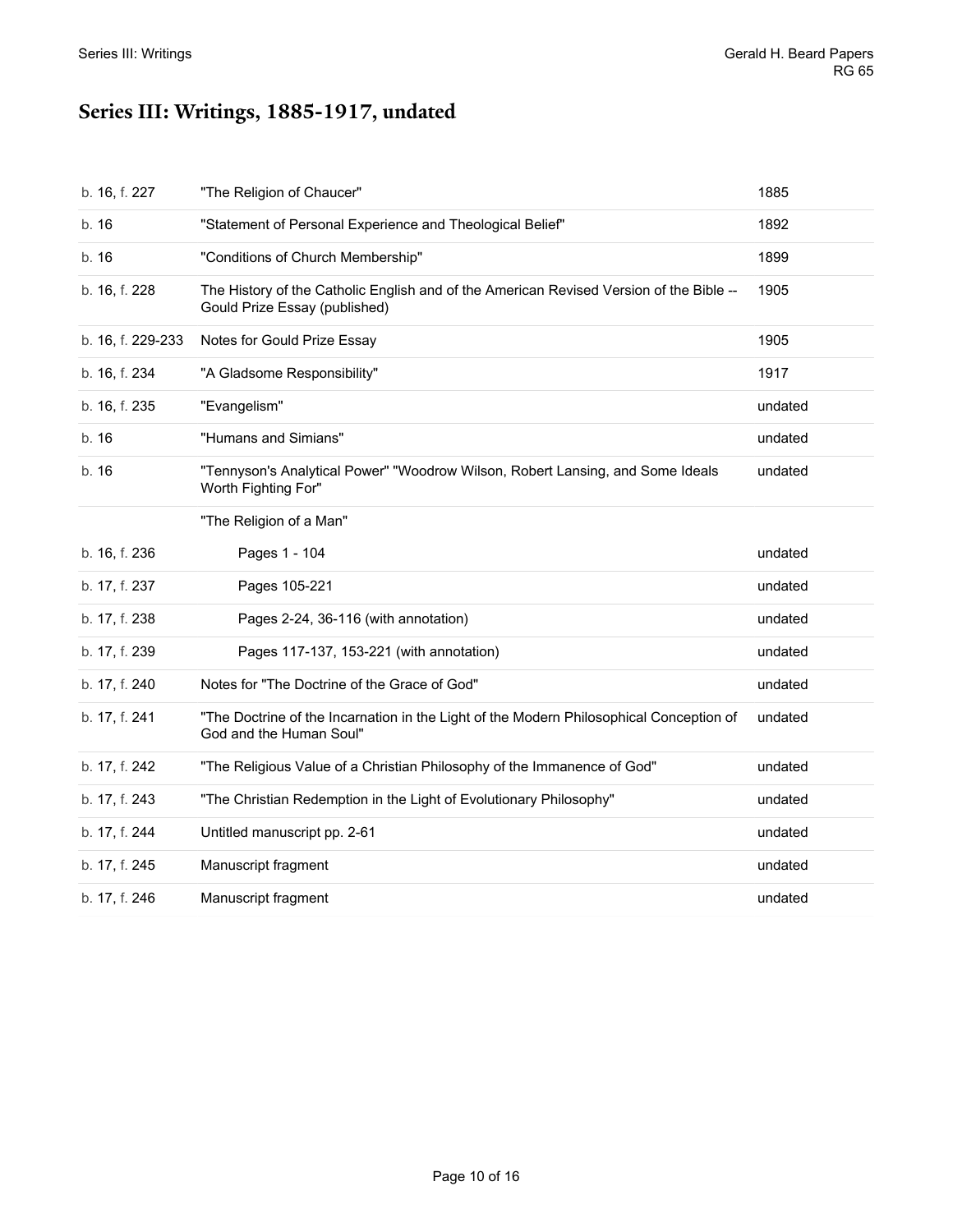# <span id="page-10-0"></span>**Series IV: Notebooks, 1891-1892, undated**

| b. 17, f. 247 | Hegel                                            | 1892    |
|---------------|--------------------------------------------------|---------|
| b. 17, f. 248 | Bible: I Corinthians exegesis                    | 1891    |
| b. 18, f. 249 | New Testament Introduction                       | 1892    |
| b. 18, f. 250 | Doctrinal Theology                               | undated |
| b. 18, f. 251 | Bible: O.T. (English), N.T. (exegesis)           | undated |
| b. 18, f. 252 | The History of Doctrine                          | undated |
| b. 18, f. 253 | <b>Biblical Theology</b>                         | undated |
| b. 18, f. 254 | Miscellaneous -- 2 volumes                       | undated |
| b. 19, f. 255 | <b>Hebrew Exercises and Pentateuch Criticism</b> | undated |
| b. 19, f. 256 | Philosophy of the Unconscious Subject            | undated |
| b. 19, f. 257 | Messianic Prophecy                               | undated |
| b. 19, f. 258 | Miscellaneous subjects                           | undated |
| b. 19, f. 259 | Quotations from readings                         | undated |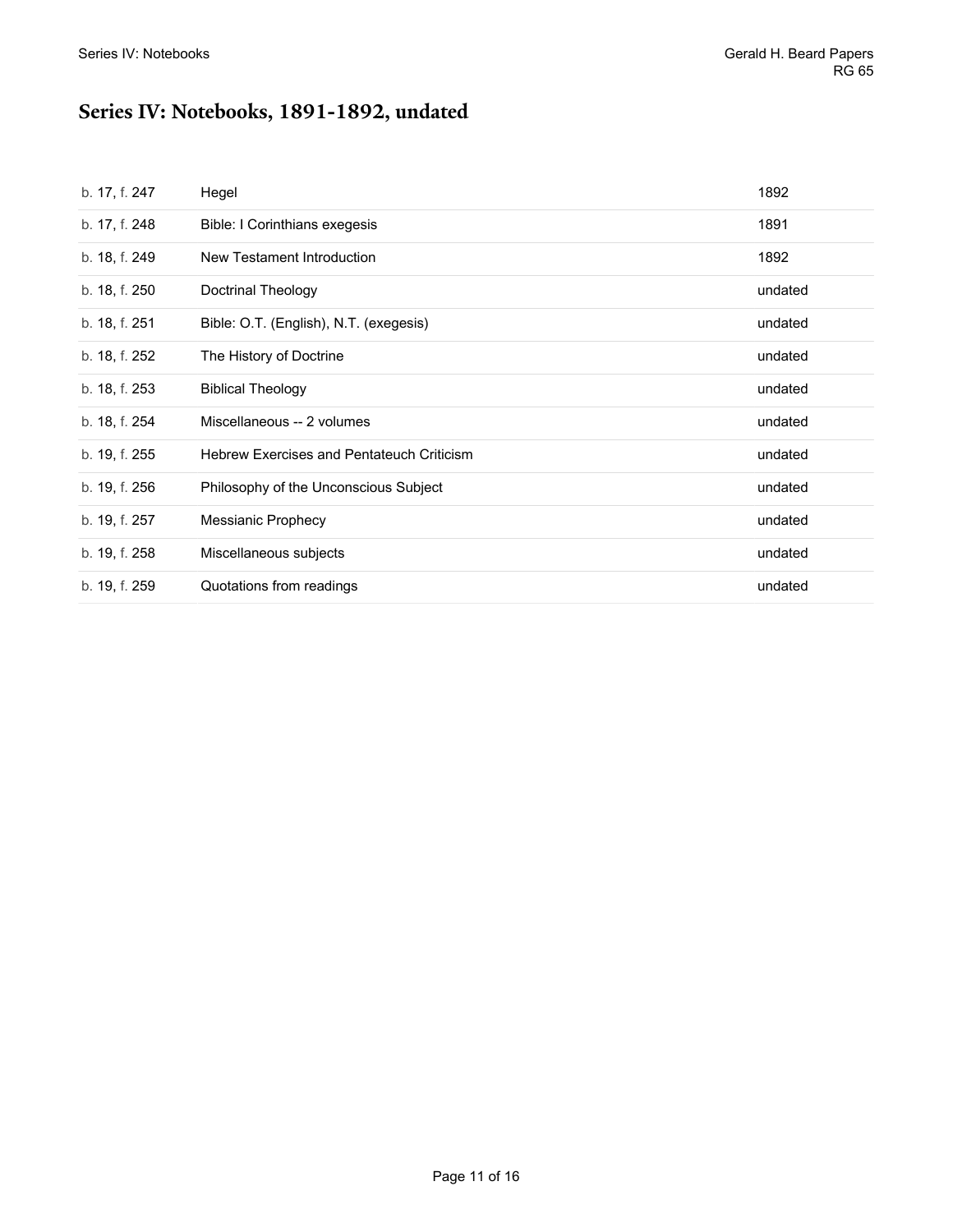# <span id="page-11-0"></span>**Series V: Subject File**

| b. 19, f. 260                       | $B - C$                     |
|-------------------------------------|-----------------------------|
| b. 19, f. 261                       | $\mathsf C$                 |
| b. 19, f. 262b. 20, D<br>f. 263     |                             |
| b. 20, f. 264-265                   | Е                           |
| b. 20, f. 266-267                   | F                           |
| b. 20, f. 268-269                   | G                           |
| b. 20, f. 270b. 21, H<br>f. 271     |                             |
| b. 21, f. 272-273                   | $\overline{\phantom{a}}$    |
| b. 21, f. 274                       | J                           |
| b. 21, f. 275                       | Κ                           |
| b. 21, f. 276-278                   | M                           |
| b. 22, f. 279-280                   | N                           |
| b. 22, f. 281                       | $\pmb{0}$                   |
| b. 22, f. 282-285                   | $\sf P$                     |
| b. 22, f. 286b. 23, R<br>f. 287-288 |                             |
| b. 23, f. 289-293                   | $\mathsf S$                 |
| b. 23, f. 294b. 24, T<br>f. 295-296 |                             |
| b. 24, f. 297                       | U                           |
| b. 24, f. 298                       | $\sf V$                     |
| b. 24, f. 299                       | W                           |
| b. 24, f. 300                       | $\mathsf{W}$ - $\mathsf{Y}$ |
| b. 24, f. 301                       | Miscellaneous               |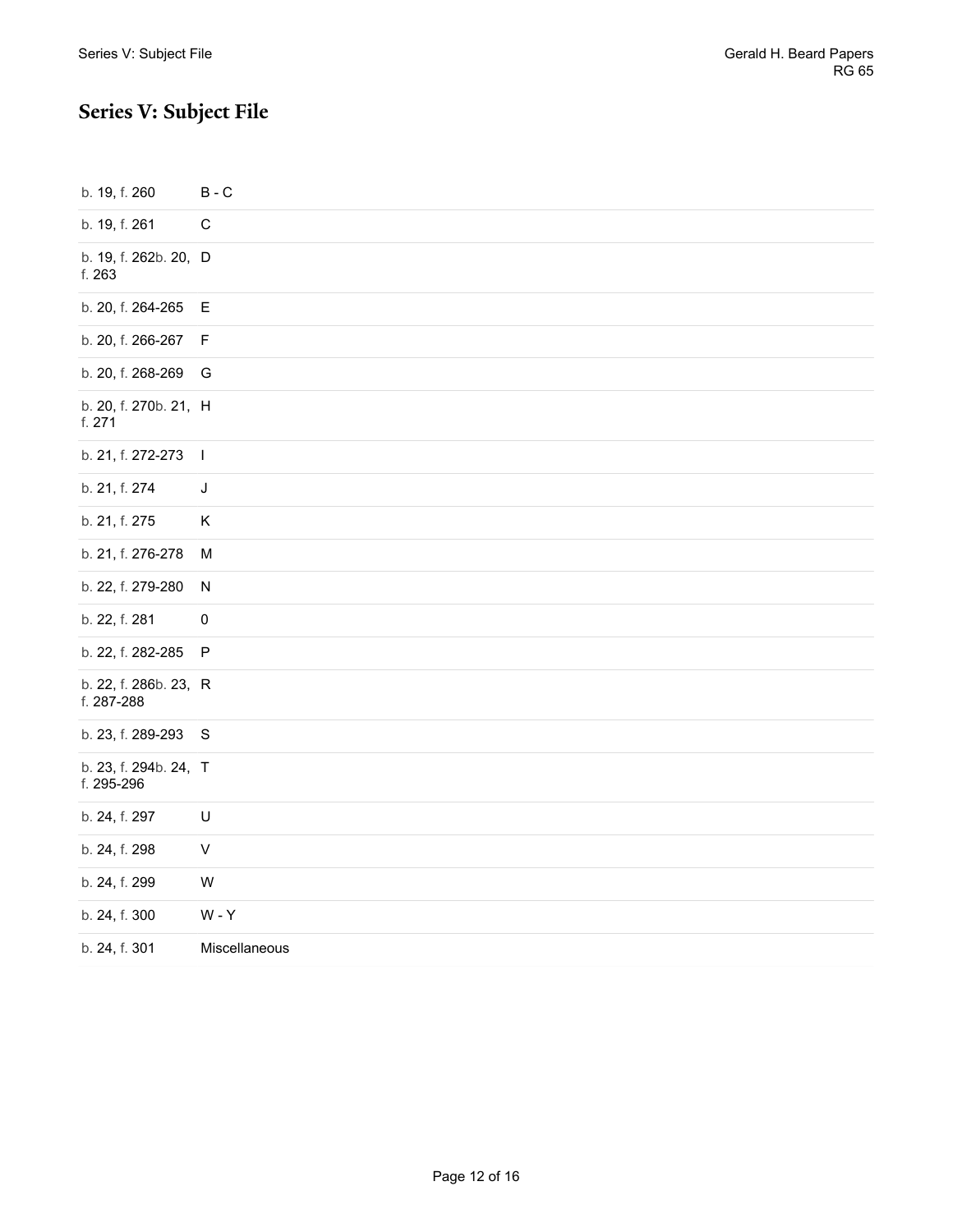## <span id="page-12-0"></span>**Series VI: Personal Items and Memorabilia, 1892-1938**

| b. 24, f. 302 | Wedding invitation                                                                                         | 1892    |
|---------------|------------------------------------------------------------------------------------------------------------|---------|
| b. 24. f. 303 | Items related to Gerald Beard's last days                                                                  | 1921    |
| b. 24, f. 304 | Annual report of Pastor of College Street Congregational Church, Burlington, CT                            | 1901    |
| b. 24, f. 305 | "The Story of Church" - history of Park Street Congregational Church, Bridgeport, CT by<br>John S. Wooster | 1938    |
| b. 24, f. 306 | Notebook of Esther Sophia Deers given to Louise Beard                                                      | undated |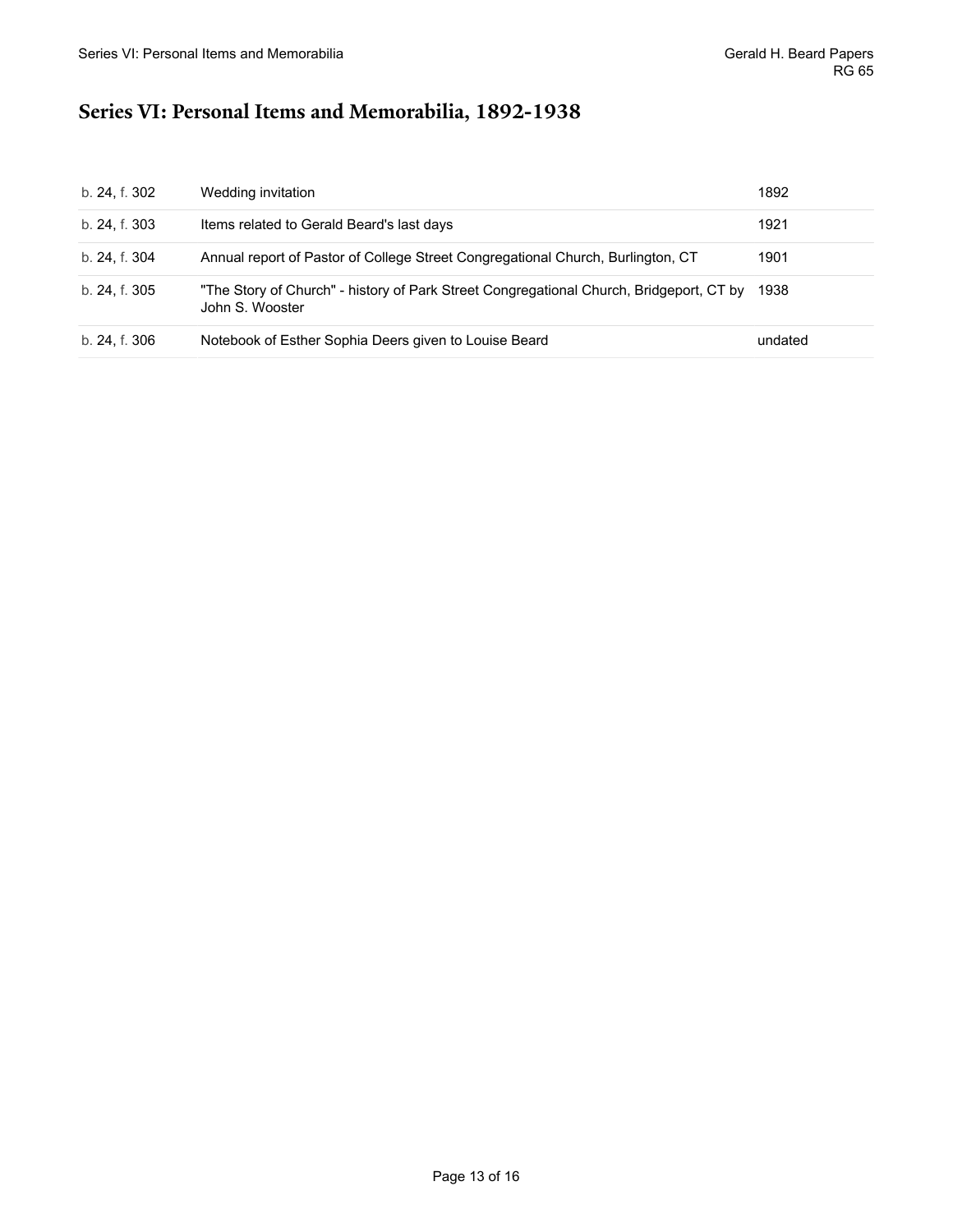# <span id="page-13-0"></span>**Series VII: 2001 Addendum, 1866-1926, undated**

#### <span id="page-13-2"></span><span id="page-13-1"></span>Family Correspondence

<span id="page-13-4"></span><span id="page-13-3"></span>

| b. 25, f. 307 | From G.H. Beard to Mother                                 | 1880s-1907                   |
|---------------|-----------------------------------------------------------|------------------------------|
| b. 25, f. 308 | From Gerald to wife Mary                                  | 1891 March-<br>December      |
| b. 25, f. 309 | From Gerald to wife Mary                                  | 1891 December<br>$12 - 1892$ |
| b. 25, f. 310 | To Gerald from wife Mary                                  | 1890-1892                    |
| b. 25, f. 311 | From Gerald to siblings                                   | 1866-1926                    |
| b. 25, f. 312 | To Gerald from siblings                                   | 1879-1894                    |
|               | General Correspondence                                    |                              |
| b. 25, f. 313 | $A - W$                                                   |                              |
| b. 25, f. 314 | Notebook of Letters 1                                     |                              |
| b. 25, f. 315 | Notebook of Letters 2                                     |                              |
| b. 25, f. 316 | Notebook of Letters 3                                     |                              |
|               | Sermons and Addresses                                     |                              |
| b. 26, f. 317 | #A, B                                                     |                              |
| b. 26, f. 318 | #C(a)                                                     |                              |
| b. 26, f. 319 | # C(b)                                                    |                              |
| b. 26, f. 320 | # D, F, G                                                 |                              |
| b. 26, f. 321 | #I, L                                                     |                              |
| b. 26, f. 322 | # M, O, P                                                 |                              |
| b. 26, f. 323 | #R                                                        |                              |
| b. 26, f. 324 | # S, T                                                    |                              |
| b. 26, f. 325 | # V, W                                                    |                              |
| b. 26, f. 326 | Christmas and New Year Greetings                          |                              |
| b. 26, f. 327 | Prayers and comforting Words                              |                              |
|               | Writings                                                  |                              |
| b. 27, f. 328 | "Doctrine of The Will"                                    | 1890 June                    |
| b. 27, f. 329 | "History of the Bible"                                    |                              |
| b. 27, f. 330 | "Roman Catholic and Protestant Bible Compared" (by Beard) | 1905                         |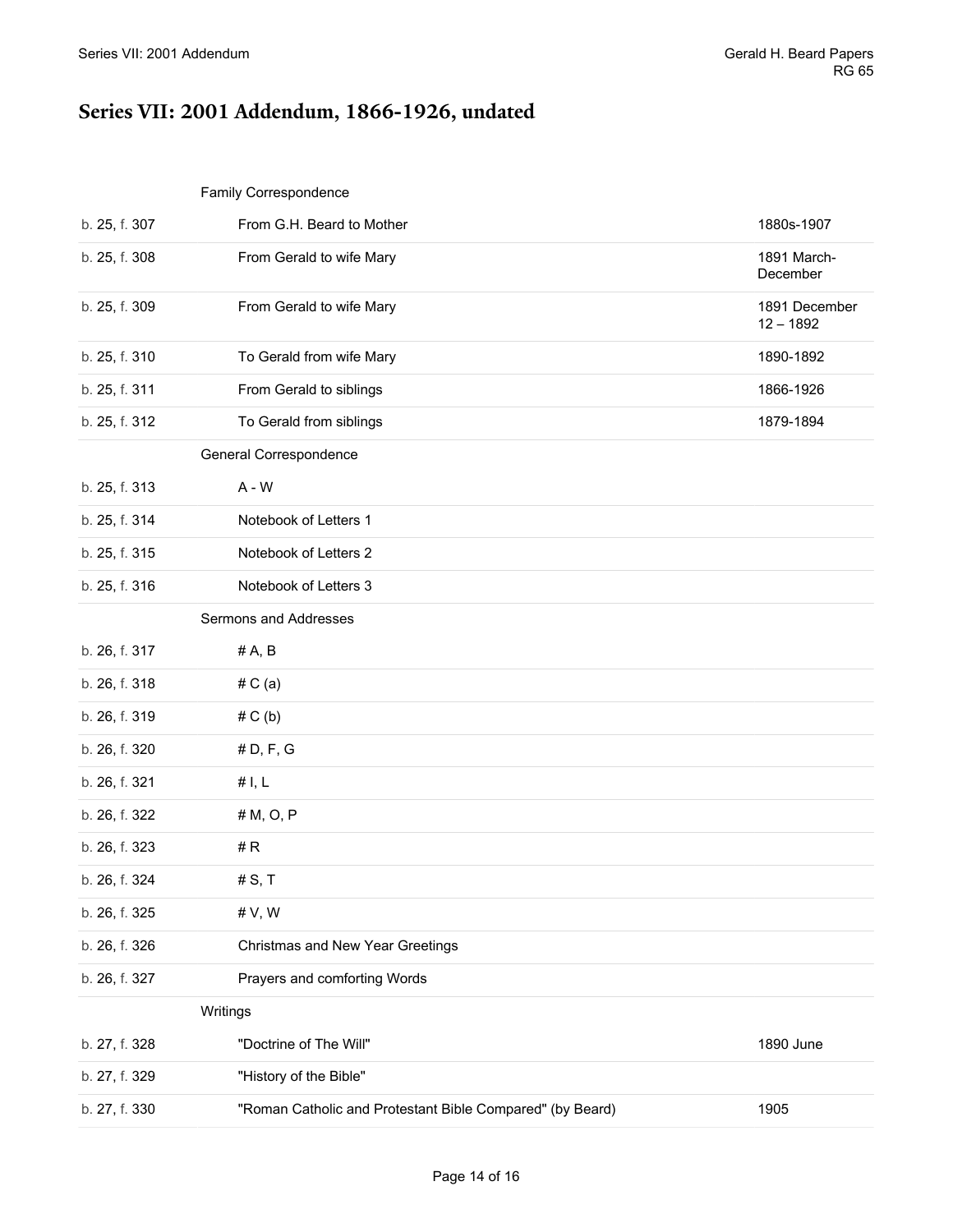<span id="page-14-0"></span>

|               | Personal Items and Memorabilia                                   |            |
|---------------|------------------------------------------------------------------|------------|
| b. 27, f. 331 | American Missionary Association                                  |            |
| b. 27, f. 332 | "A Picturesque Review, the Record of Half-Century," by L.H. Cobb |            |
| b. 27, f. 333 | Cottage Guest Book                                               |            |
| b. 27, f. 334 | New Paper Articles on G. Beard                                   |            |
| b. 27, f. 335 | Order of Worship and Weekly Calender                             |            |
| b. 27, f. 336 | Photographs                                                      |            |
| b. 28, f. 337 | Writings by other authors                                        |            |
| b. 28, f. 338 | Yale Diplomas and Booklet of the Class of 1890                   | 1890       |
| b. 28, f. 339 | Yale College; Yale Mission China                                 | 1887, 1917 |